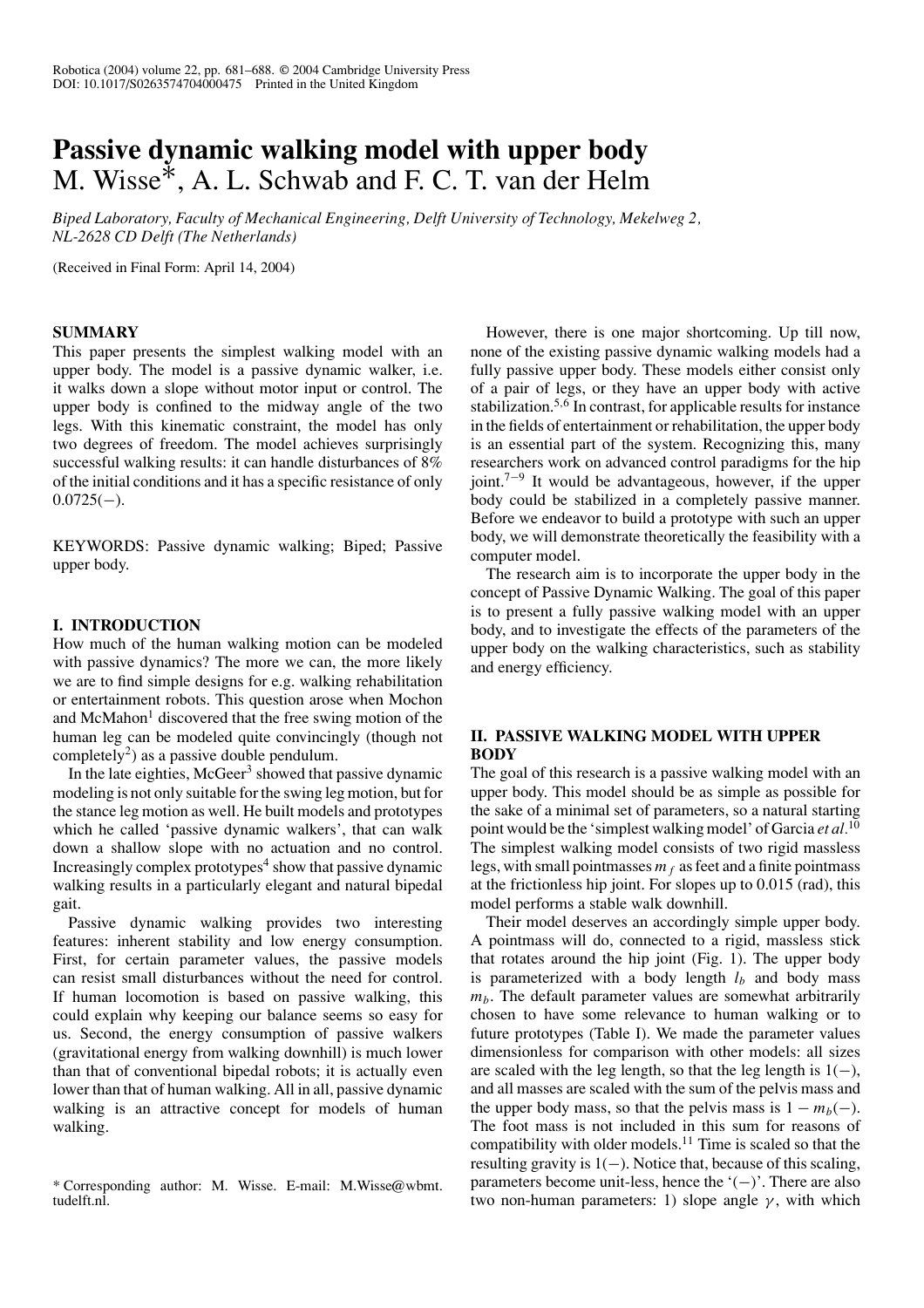

Fig. 1. Model of the simplest walker with upper body; parameters (left) and degrees of freedom (right).

Table I. Default parameter values for the simplest walker with upper body, from a rough estimation of human proportions. The parameters are nondimensionalized by scaling: mass is divided by (*pelvis mass* + *upper body mass*), length is divided by *leg length*, time is divided by <sup>√</sup>*leg length/gravity*.

| parameter            | symbol         | human<br>approx. | scaled         |
|----------------------|----------------|------------------|----------------|
| Foot mass            | $m_f$          | $7$ (kg)         | $0.1(-)$       |
| Upper body mass      | m <sub>b</sub> | $49$ (kg)        | $0.7(-)$       |
| (Pelvis mass)        | $(1 - m_h)$    | $21$ (kg)        | $0.3(-)$       |
| Leg length           |                | 1(m)             | $1(-)$         |
| Body length          | l <sub>b</sub> | 0.4 (m)          | $0.4(-)$       |
| Hip spring stiffness | k              |                  | $0.4(-)$       |
| Slope angle          | γ              |                  | $0.0725$ (rad) |

we can tune the walking speed, and 2) hip spring stiffness *k*, which allows tuning of the step frequency. The spring will turn out to be necessary for stable walking, as will be described in Section IV(C). With the default parameter values according to Table I, the model walks with human-like speed and step length (see Section IVA).

As such, the model would have three degrees of freedom (Fig. 1): absolute stance leg angle *θ* (counter-clockwise), relative swing leg angle  $\phi$  (clockwise), and absolute body angle  $\psi$  (clockwise). However, the upper body is then just an inverted pendulum jointed around the hip. Without any active control acting on it, one can expect that it will not be kept upright passively. To keep a fully passive upper body upright, A. Ruina (personal communication) suggests four possibilities:

- (i) Use a light upper body that has its actual center of mass *below* the hip. This option is not very useful in realistic prototypes.
- (ii) Use springs that keep the upper body upright.<sup>6</sup> This also has the advantage that it should produce more efficient walking by making the steps smaller at a given speed.<sup>12</sup>
- (iii) Use a compass mechanism: a kinematic coupling that keeps the body midway between the two legs (Fig. 2).
- (iv) Keep the model as it is, and hope that for some special mass distribution suddenly a stable gait emerges.

Intuitively, option three is the most promising because the number of degrees of freedom is reduced, which improves the chances of finding stable walking cycles. Human beings





Fig. 2. Kinematic coupling of the upper body to the midway leg angle according to Eq. (1).

| $\theta_0$             | $0.3821$ (rad)           |
|------------------------|--------------------------|
| $(\phi_0 = 2\theta_0)$ | $(0.7642 \text{ (rad)})$ |
| $\theta_0$             | $-0.3535$ (rad/-)        |
| $\dot{\phi}_0$         | $0.0736$ (rad/-)         |

do not have such a kinematic coupling, but the assembly of pelvic muscles and reflexes could possibly perform a similar function. Also, such a construction can be found in certain reciprocating gait orthoses.<sup>13</sup> In robot prototypes such a kinematic coupling can be easily realized. In the model (Fig. 1) it is introduced according to:

$$
\psi = \phi/2 - \theta. \tag{1}
$$

The other options could provide valuable results, although the first is not interesting as a model for human walking. We intend to investigate options two and four in the future, but in this paper we will focus on the behavior of the model with the compass-like kinematic constraint.

# **III. RESULTS**

#### *A. Walking motion*

The walking motion is analyzed with the help of the methods as described in the Appendix. With the default parameter values, the model takes something like a human walking step if started with the initial conditions from Table II. However, due to its quintessential nature our model shares some typical non-human characteristics with Garcia's simplest walking model. First, the feet are no more than points, hence the application point of the ground contact force is at a fixed location during one step. Second, there are no actuators, so that the model will only walk if placed on a slope. Third,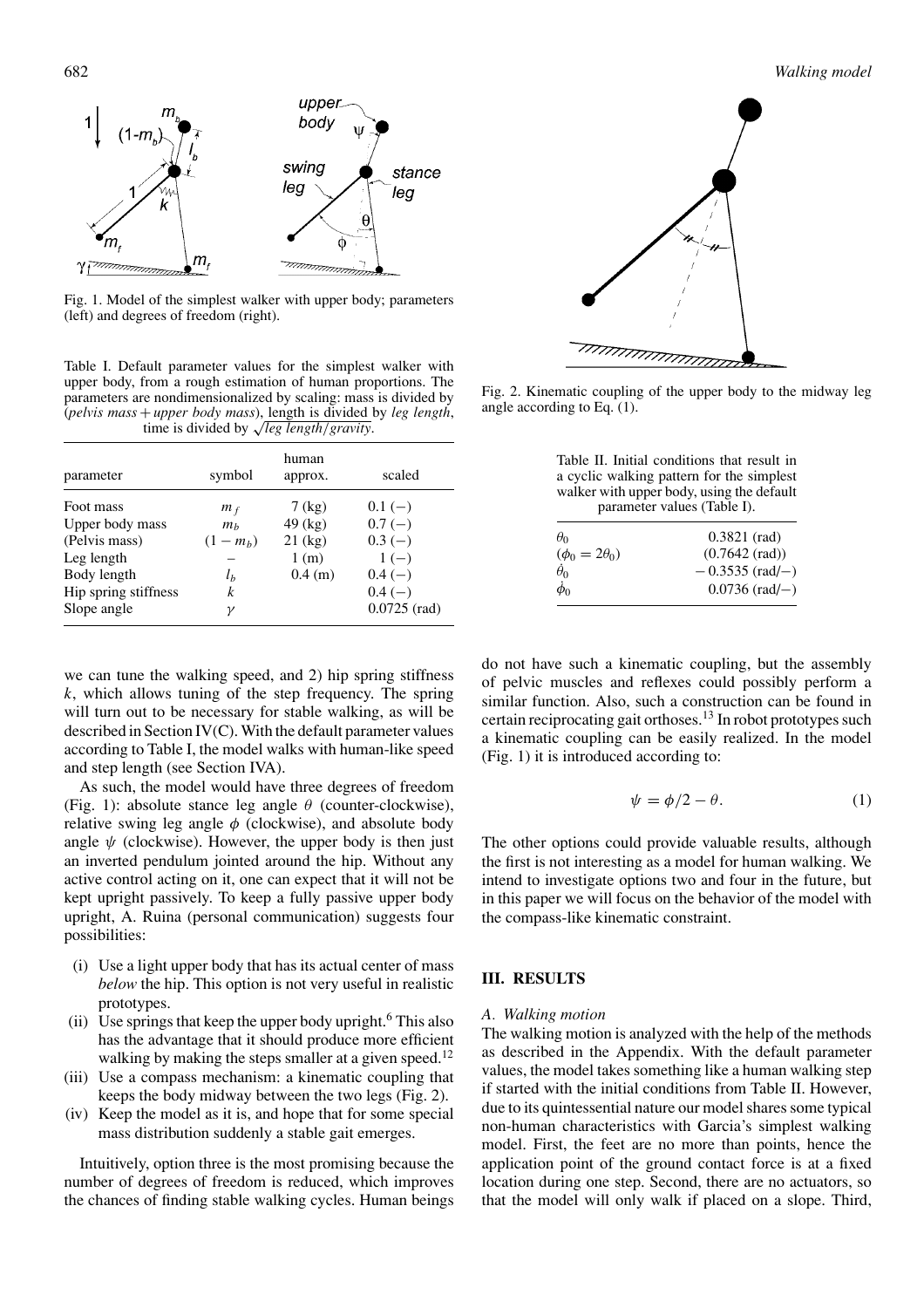

Fig. 3. Cyclic walking motion of the model with upper body. Top: stick figure representation, bottom: absolute angles of stance leg, swing leg, and upper body. The simulation is performed using the default parameter values (Table I).

the legs cannot change length, hence there are not enough degrees of freedom to allow for a double support phase.

The step starts and ends immediately after a 'heel strike' (Fig. 3). The hip moves forward like an inverted pendulum with an almost constant speed, while at the same time the swing leg swings to a forward position. Naturally, the kinematic constraint keeps the upper body at the intermediate leg angle. The motion of the swing leg appears to be that of a free pendulum, while actually it is mainly the result of the dynamics of the upper body and the hip spring.

The trajectories of the various pointmasses are no surprise; the hip moves forward on a circular path (often referred to as 'compass gait', $^{14}$  while the swing foot remains close to the floor. The upper body follows a path almost identical to the hip trajectory at a distance  $l<sub>b</sub>$  above the hip, only slightly smoother at the heel strike discontinuities. There are two peculiarities. First, the hip trajectory equals that of an inverted pendulum, but its speed does not. Due to the influence of the upper body and the hip spring, the speed of the hip is nearly constant, as can be deducted from the nearly constant stance leg velocity in Fig. 3. Second, the swing foot travels briefly below floor level. Inevitable for a 2D walker with straight legs, we allow this to happen in our simulation. Human beings and our more sophisticated models<sup>15</sup> and prototypes<sup>16</sup> have knees to solve this problem.

With a step length of  $0.746(-)$  and a step time of  $1.77(-)$ the model attains a (scaled) walking velocity of  $0.42(-)$ . Back on a human scale this corresponds to 1.3 (m/s). The scaled velocity is the same as the familiar Froude number,  $\sqrt{v^2/gl}$ , where {Froude number = 1} represents the maximum walking speed for any biped. At higher speeds the foot contact force would become negative, so the biped should switch to running. With a Froude number of  $0.42(-)$ our model is well below that boundary, firmly stepping its way.

The energy consumption of the model at this speed is low. This is usually represented in the non-dimensional form of 'specific resistance': energy consumption per distance traveled per kilogram mass per gravity. For passive dynamic walkers the specific resistance is equal to the slope angle *γ* as gravity is the only means of energy input. So, our model has a specific resistance of  $0.0725(-)$  at a (scaled) speed of 0.42(−). This is much more efficient than human beings walking at the same speed with a specific resistance of approximately  $0.38(-)$ ,<sup>17</sup> although the comparison is somewhat unfair as muscle efficiency is unaccounted for. Also, this is much more efficient than the current generation of walking robots.

#### *B. Inherent stability*

To classify the stability of the walking motion there are two useful but essentially different definitions. First, we can regard stability in its most strict way. The basis is a walking motion in cyclic equilibrium, called a 'limit cycle'; a certain combination of initial conditions (Table II) keeps repeating itself for all subsequent steps. If started slightly away from the limit cycle, the walking motion is stable if the subsequent step is closer to the limit cycle. Note that this 'local stability' requires the existence of a limit cycle, and that only small disturbances are investigated. By application of the method as described in Section F of the appendix we found that the model with the parameter values from Table I and started with the initial conditions from Table II is, indeed, stable for small disturbances.

Second, we can regard the stability of walking in the broadest and most intuitive form: 'The robot is stable if it does not fall'. We can even allow ourselves to use the formally incorrect term *'more stable'* for a robot that can handle larger disturbances. Note that this 'global stability' does not require the existence of a limit cycle (every step may be different, as long as the robot doesn't fall), but that it can only be investigated with the costly method of trying out all possible disturbances.

By application of the cell mapping method as described in Section G of the Appendix, we found that the model performs surprisingly well. The model converges to its limit cycle if started with errors as large as 8% on all initial conditions of Table II, compared to  $2\%$  for the simplest walking model.<sup>11</sup> For certain combinations of errors, the errors can even be much larger. This is inspected by the evaluation of the *basin of attraction* (Fig. 4), the complete set of initial conditions that eventually lead to cyclic walking. For example, the figure shows that cyclic walking with cyclic initial conditions as in Table II, emerges even if the initial step is twice as large, e.g.  ${\theta_0 = 0.75, \dot{\theta}_0 = -0.75, \dot{\phi}_0 = -1}.$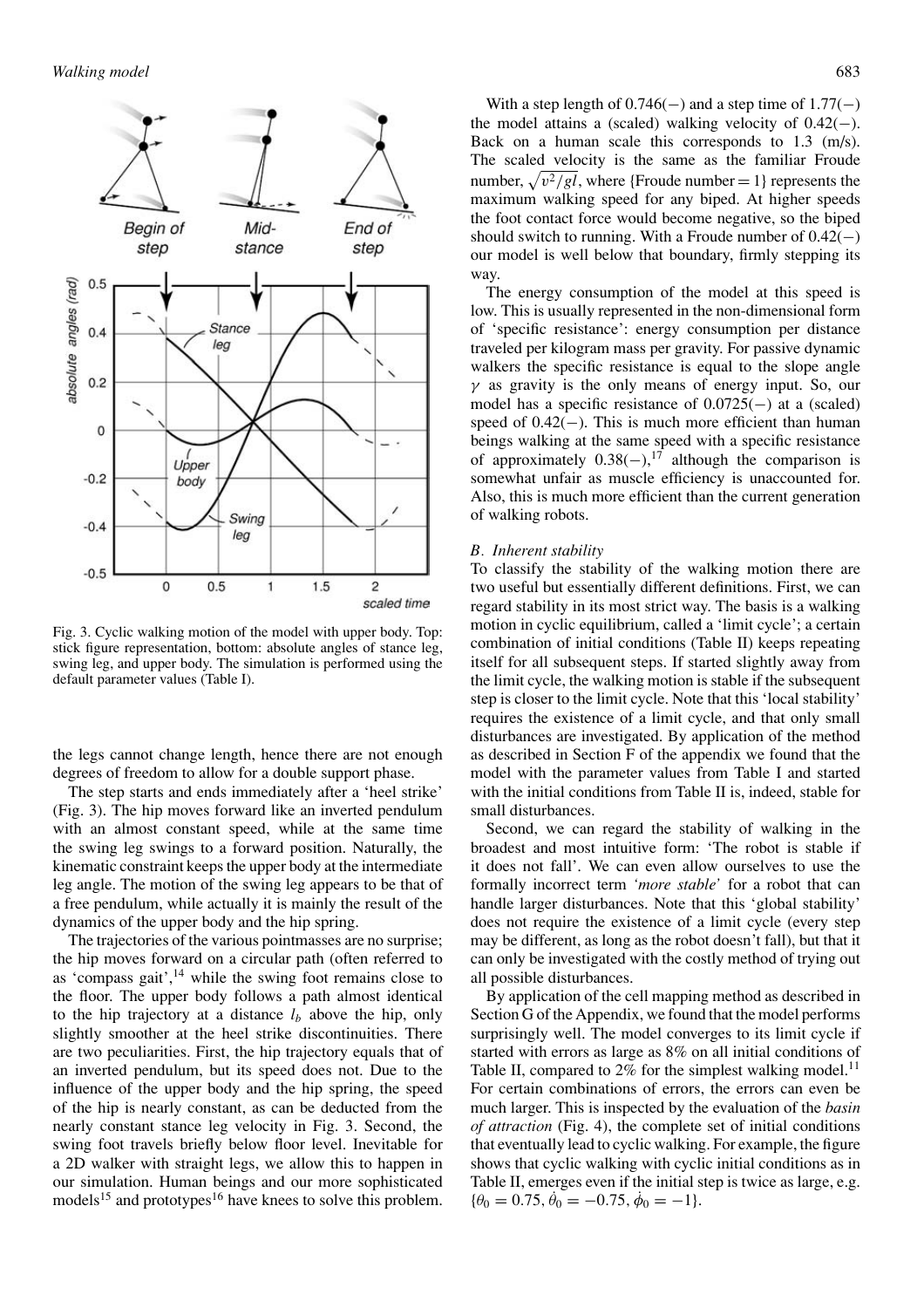

Fig. 4. Basin of attraction of the simplest walking model with upper body. The gray layers of points represent horizontal slices of a 3D region of initial conditions that eventually lead to the cyclic walking motion. The cyclic motion ( $\{\theta_0 = 0.3821, \dot{\theta}_0 = -0.3535, \dot{\phi}_0 = 0.0736\}$ , Table II) is indicated with a flat asterisk, just above one of the sample slices.

#### **IV. PARAMETER STUDY**

#### *A. Slope and spring stiffness; speed and step length*

As mentioned in Section II, the model has two parameters that are essential to the model's gait: the slope angle and the hip spring stiffness. Together, they determine the step frequency and the step length, thereby also determining the walking velocity.

First, for a fixed set of mass and length parameters, the step frequency is almost completely determined by the hip spring stiffness. It appears that the swing leg amplitude, step length, slope angle or walking speed all have a negligible influence on the step frequency.<sup>3</sup>*,*<sup>10</sup>

Then, the step length is directly determined by the slope angle; the steeper the slope, the larger the steps. This is a result of the balance between the gravitational energy input and the impulsive energy losses at heel strike. Although a larger step means more energy input, it leads to even more energy loss at heel strike. As a result, the system will automatically converge to a periodic walking motion with a step length that corresponds to the slope angle.

With the hip spring stiffness and the slope angle together, we were able to set both the speed and the step length to human values. It should be noted that these effects are not unique to our model. In fact,  $Kuo^{12}$  studied these same effects extensively for the simplest walking model to investigate energy aspects of human walking.

#### *B. Upper body height and weight*

The upper body is parameterized with body length  $l_b$  and body mass  $m_b$ . The body mass and the pointmass at the pelvis together always amount to 1 for the purpose of scaling, while the body length is scaled to the length of the leg. The default parameters of Table I are chosen so that the model has some relevance to future prototypes. This section investigates the model behavior when the upper body is reduced to nothing or significantly enlarged.

The reduction of the upper body size or mass to zero leads to a model like the simplest walker, except that the simplest walker has no hip spring and an infinitesimally small foot mass. For a very small foot mass, no hip spring is necessary, but for a realistic foot mass as in Table I, stable walking cycles only exist if a spring is applied. As stated earlier, the hip spring and slope angle together determine the walking speed and the step length. If we set them so that speed and step length match the original model (Table I), we find that the 'zero-body-model' needs a slope angle of  $\gamma = 0.147$  (rad). In other words, the model with upper body is twice as efficient as the same model without upper body! Apart from that, there is not much difference between the gaits of the two models.

Similarly, an increase in the mass or the size of the upper body will provide an even higher walking efficiency. We found that an increase in  $m<sub>b</sub>$  has a similar effect as an increase in *lb*. As an example, we crudely modeled a person carrying a heavy load on the top of the head by setting  $m_b = 0.9(-)$  and  $l_b = 1(-)$ . The hip spring stiffness and slope angle were again adjusted to obtain a human walking speed and step length. The required slope angle is now only  $\gamma = 0.0249$  (rad); this model walks about three times more efficiently than with the default parameter values! In general it is clear that the presence of an upper body has a positive influence on the walking efficiency.

The changes of the mass or size of the upper body have little effect on the stability. We investigated the three previously mentioned situations: a) zero upper body mass, b) default parameters (Table I), and c) someone carrying a heavy load on the head  $(l_b = 1, m_b = 0.9)$ . In terms of linearized stability, all three situations are stable for small disturbances. In terms of global stability, the allowable errors on all initial conditions are about 8% for all three situations. It seems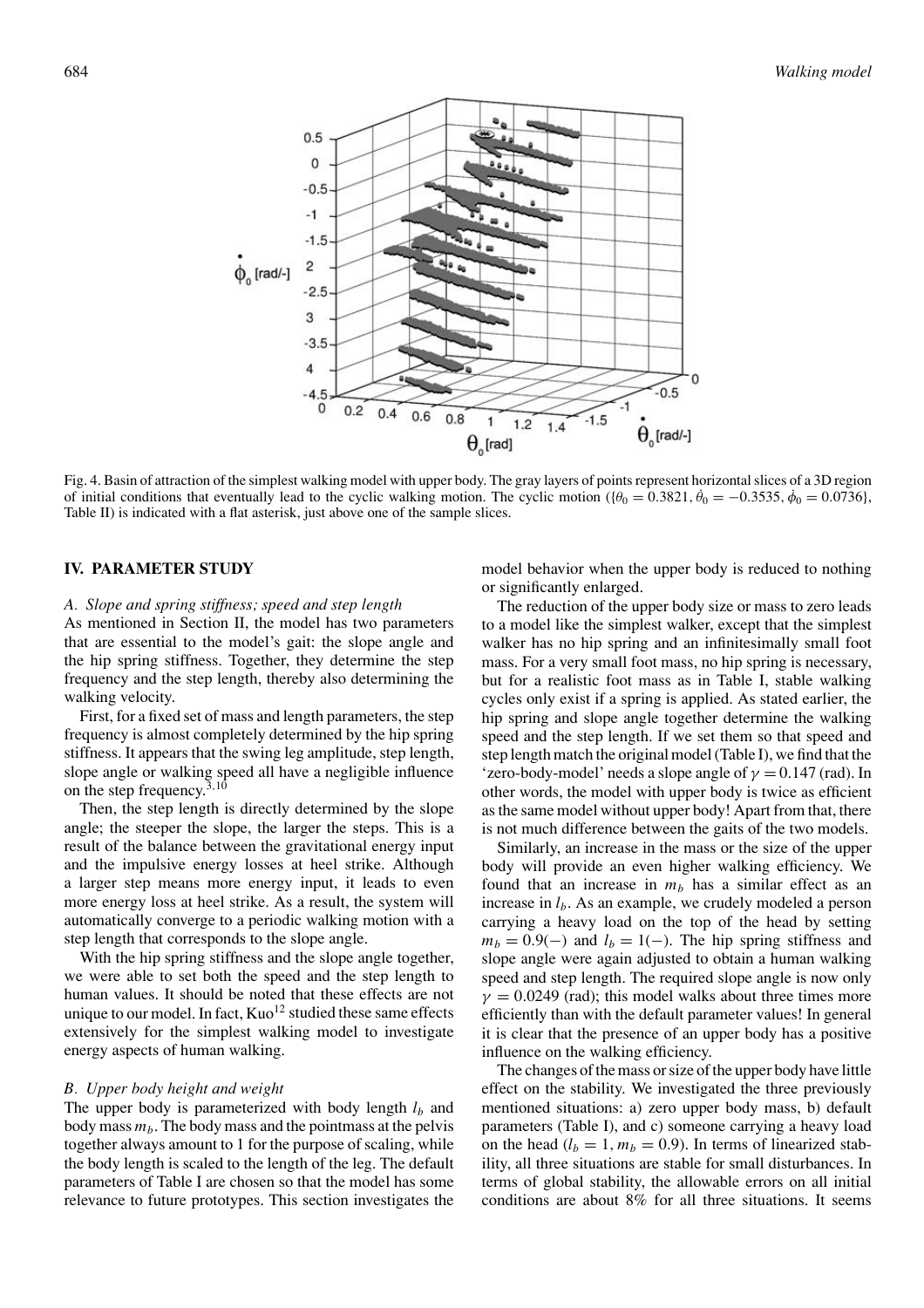#### *Walking model* 685

odd that the size or mass of the upper body has no apparent influence on the allowable errors (all 8%), while there is such a large difference with the simplest walking model (only 2%). We believe that this is a result of the increased speed and step frequency; the simplest walking model walks slower than our model, which we tuned to walk with human speed. We intend to investigate this effect in the near future.

#### *C. Limits to stability*

Our upper-body walker has a remarkably stable gait if provided with the parameter values from Table I. For certain other parameter values, however, the model has unstable gaits or even no cyclic walking motions at all. Usually this can be solved by sufficiently increasing the hip spring stiffness *k*, with a few exceptions. At slopes steeper than  $\gamma \approx 0.35$  (rad) the equilibrium speed is so high that the stance foot would lose ground contact and the model should start running. The foot mass  $m_f$  and the body size and mass  $l_b$  and  $m_b$  can be chosen arbitrarily small or large; with a high enough value for *k* the model still walks fine, although this could result in correspondingly small or large step lengths, which in turn could lead to the loss of floor contact.

Inside these boundaries, for each combination of parameter values there exists a minimal value for *k* that ensures stability. For the model with the default parameter values of Table I, we studied the effect of variations in *k* on the cyclic walking motion. For  $k > 0.218$  we found steady, stable cyclic walking as described in Section III(A). However, for the same value of *k* there also exists a second, unstable gait. The steps are shorter and faster, and the motion looks like the model is stumbling forward. McGeer and Garcia discovered this second solution for their models and refer to it as the 'shortperiod gait', as opposed to the normal, stable solution which is termed 'long-period gait'. We are only interested in the last type of gait, the behavior of which we have studied as a function of the parameter value for *k*.

Above the boundary value, an increase in *k* results in faster and smaller steps as discussed in section IV(A). If we decrease *k* below 0*.*218, we cross a bifurcation to asymmetric gaits, first encountering two-period solutions and for lower *k* even higher-period solutions. These solutions are still stable. Below  $k = 0.162$ , we found only unstable gaits or even no cyclic solutions at all. Garcia found a similar bifurcation to chaos for the simplest walking model when increasing the slope above  $\gamma = 0.015$  (rad).

We tracked the first bifurcation point over a range of parameter values because that point represents the minimally required value for *k* to obtain normal, stable walking. The relation between the minimal value for *k* and the other parameters is not linear, and there is not an obvious and simple non-linear relationship. Qualitatively, the required hip spring stiffness *k* needs to be increased if  $l_b$ ,  $m_b$ ,  $m_f$  or  $\gamma$  are increased.

#### **V. CONCLUSION**

This paper presented the simplest walking model with a passive upper body. The solution for a fully passive upper body is to confine the upper body angle to the intermediate leg angle with a kinematic coupling. With this kinematic

constraint, the model has only two degrees of freedom, similar to the Simplest Walking Model.

The presence of such an upper body results in a better energy efficiency and in a slightly better robustness against disturbances. A spring in the hip joint is essential for stability. An increase in the hip spring stiffness results in a higher step frequency, whereas the slope angle of the floor determines the step length.

These results are convincing enough to commence the construction of a prototype walking robot with a similar upper body construction.

#### **Acknowledgements**

This research is funded by the Dutch national technology foundation STW. Thanks to Richard van der Linde, Jan van Frankenhuyzen, Steve Collins and Dick Plettenburg for many helpful comments.

#### **References**

- 1. S. Mochon and T. A. McMahon, "Ballistic walking", *J. Biomechanics* **13**, 49–57 (1980).
- 2. R. Selles, J. B. J. Bussmann, R. C. Wagenaar and H. J. Stan, "Comparing predictive validity of four ballistic swing phase models of human walking", *Journal of Biomechanics* **34**, 1171–1177 (2001).
- 3. T. McGeer, "Passive dynamic walking", *Int. J. Robot. Res.* **9**, 62–82 (April, 1990).
- 4. S. H. Collins, M. Wisse and A. Ruina, "A two legged kneed passive dynamic walking robot", *Int. J. Robotics Research* **20**, 607–615 (July, 2001).
- 5. T. McGeer, "Passive dynamic biped catalogue", *Proc., Experimental Robotics II: The 2nd International Symposium* (R. Chatila and G. Hirzinger, eds.), Berlin (Springer-Verlag, 1992). pp. 465–480.
- 6. R. Q. van der Linde, "Bipedal walking with active springs, gait synthesis and prototype design", *PhD thesis* (Delft University of Technology, Delft, The Netherlands, November 2001. ISBN 90-370-0193-9).
- 7. C.-M. Chew and G. A. Pratt, "Dynamic bipedal walking assisted by learning", *Robotica* **20**, Part 5, 477–491 (2002).
- 8. T. Saidouni and G. Bessonnet, "Generating globally optimised sagittal gait cycles of a biped robot", *Robotica* **21**, No. 2, 199– 210 (2003)
- 9. X. Mu and Q. Wu, "Synthesis of a complete sagittal gait cycle for a five-link biped robot", *Robotica* **21**, No. 5, 581–587 (2003).
- 10. M. Garica, A. Chatterjee, A. Ruina and M. J. Coleman, "The simplest walking model: Stability, complexity, and scaling", *ASME J. Biomech. Eng.* **120**, 281–288 (April, 1998).
- 11. A. L. Schwab and M. Wisse, "Basin of attraction of the simplest walking model", *Proc., International Conference on Noise and Vibration*, (Pennsylvania), ASME (2001) Paper number DETC2001/VIB-21363 (9 pages).
- 12. A. D. Kuo. "Energetics of actively powered locomotion using the simplest walking model", *Journal of Biomechanical Engineering* **124**, 113–120 (February, 2002).
- 13. M. J. Ijzerman, G. Baardman, H. J. Hermens, P. H. Veltink, H. B. K Boom and G. Zilvold, "The influence of the reciprocal cable linkage in the advanced reciprocating gait orthosis on paraplegic gait performance", *Prosthetics and Orthotics International* **21**, 52–61 (1997).
- 14. V. T. Inman, H. J. Ralston and F. Todd, *Human Walking* (Baltimore:Williams&Wilkinns,1981.ISBN0-683-04348-X).
- 15. M. Wisse and A. L. Schwab, "A 3d passive dynamic biped with roll and yaw compensation", *Robotica* **19**, 275–284 (2001).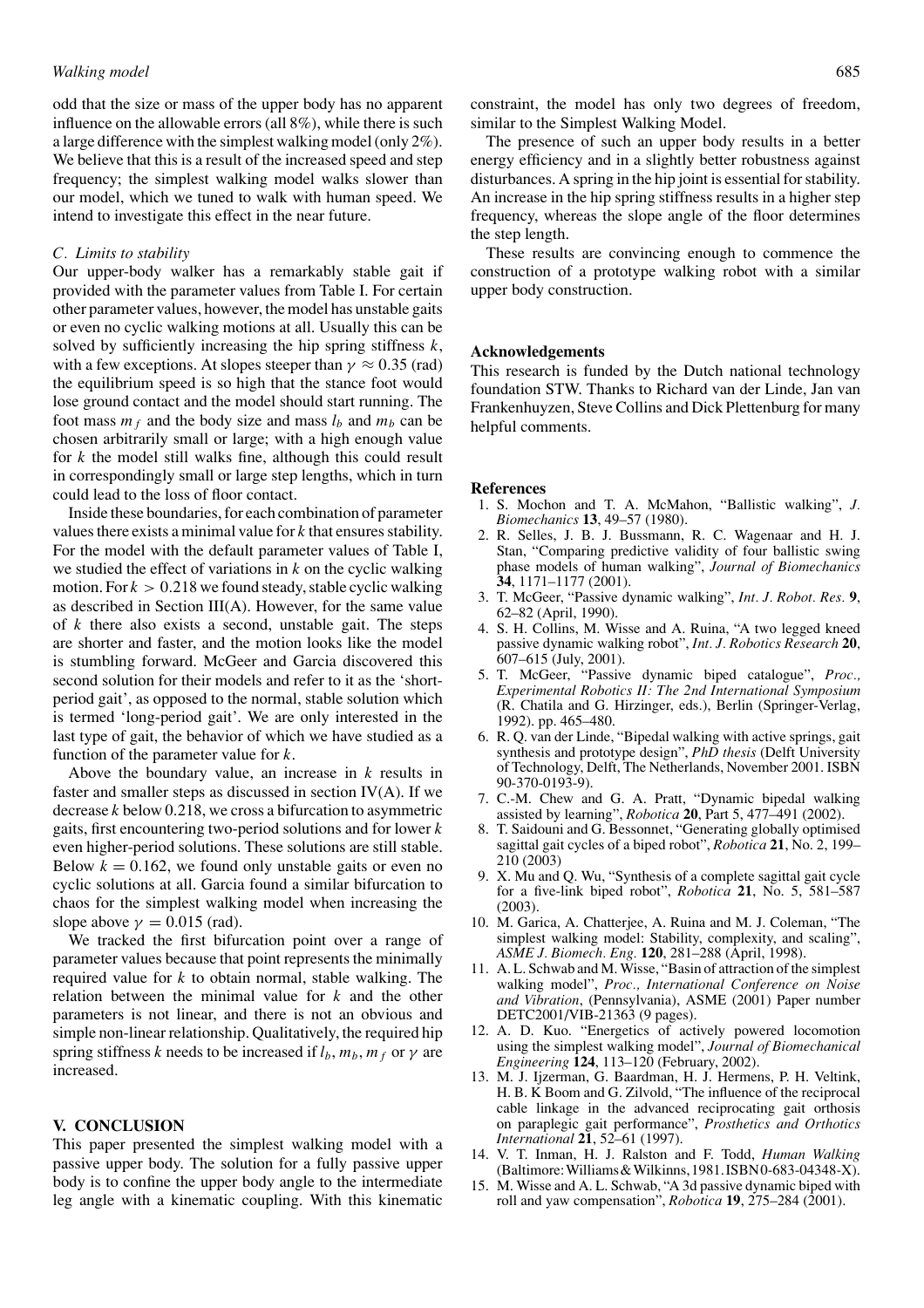- 16. M. Wisse and J. van Frankenhuyzen, "Design and construction of mike; a 2d autonomous biped based on passive dynamic walking", *Proc., Conference on Adaptive Motion of Animals and Machines, AMAM*, (Kyoto, Japan) (2003) Paper number WeP-I-1 (8 pages).
- 17. H. J. Ralston, "Energy-speed relation and optimal speed during level walking," *Int. Z. Angew. Physiol.* **17**, 277–283 (1958).
- 18. J. P. Meijaard, "Efficient numerical integration of the equations of motion of non-smooth mechanical systems," *Zeitschr. der Angew. Math. Mech.* **77**, 6, 419–427 (1997).
- 19. C. S. Hsu, *Cell-to-cell Mapping; a Method of Global Analysis for Nonlinear Systems*, Applied mathematical sciences 64 (New York: Springer, 1987. ISBN 0-387-96520-3).

## **APPENDIX: SIMULATION METHODS AND PROCEDURES**

This appendix describes the methods used to simulate the motion of the simplest walker with upper body. In order of appearance after the start of a new walking step, a simulation contains the following aspects: A) equations of motion, B) numerical integration, C) end-of-step (heel strike) detection, and D) heelstrike impact equations. Then the biped starts a new step. For continuous walking, we must study the step-to-step behavior to E) find periodic solutions and F) determine the linearized stability, and finally G) investigate the basin of attraction of these periodic solutions. This section focuses on the current model; the applied simulation method is elaborated in detail in references [11, 15].

#### *A. Equations of motion*

The configuration of the walker is defined by the coordinates of the four pointmasses (*st*ance foot, *h*ip, *sw*ing foot, and upper *b*ody), which can be arranged in a global vector  $\mathbf{x} = (x_{st}, y_{st}, x_h, y_h, x_{sw}, y_{sw}, x_b, y_b)^T$ . In order to obtain a minimal set of equations, the eight coordinates of **x** are expressed as functions of the independent coordinates *θ* and *φ*. To allow inspection of the ground reaction forces, we introduce two more independent coordinates (*u* and *v*), representing respectively the x- and y-coordinates (orthogonal to the walking slope) of the stance foot, which will obviously be fixed during the walking motion. The expression of **x** as a function of the vector of independent coordinates  $\mathbf{q} = (u, v, \theta, \phi)^T$  reads:

$$
\mathbf{x} = \mathbf{x}(\mathbf{q}) \rightarrow \begin{bmatrix} x_{st} \\ y_{st} \\ x_h \\ x_{sw} \\ y_{sw} \\ x_b \\ y_b \end{bmatrix} = \begin{bmatrix} u \\ v \\ u - \sin(\theta) \\ u + \cos(\theta) \\ u - \sin(\theta) + \sin(\theta - \phi) \\ v + \cos(\theta) - \cos(\theta - \phi) \\ u - \sin(\theta) - l_b \sin(\theta - \phi/2) \\ v + \cos(\theta) + l_b \cos(\theta - \phi/2) \end{bmatrix}.
$$

Notice the use of the term  $(\theta - \phi/2)$  from Eq. (1). For the walker the global coordinate related mass matrix is

$$
\mathbf{M} = \text{Diag}(m_f, m_f, 1 - m_b, 1 - m_b, m_f, m_f, m_b, m_b),
$$
\n(3)

The reduced mass matrix  $M_r$  is created via

$$
\mathbf{M}_r = \mathbf{T}^T \mathbf{M} \mathbf{T},\tag{4}
$$

with the Jacobian **T** =  $\frac{\partial x}{\partial q}$  from Eq. (2), which can be automatically generated with a symbolic math package.

The gravity forces, contact forces and the spring torque are combined into a reduced force vector **f***<sup>r</sup>* via

$$
\mathbf{f}_r = \mathbf{T}^T [\mathbf{f}_g - \mathbf{M} \mathbf{T}_2] + \mathbf{Q}, \tag{5}
$$

with the convective accelerations  $\mathbf{T}_2 = \frac{\partial (\mathbf{T}\dot{\mathbf{q}})}{\partial \mathbf{q}} \cdot \dot{\mathbf{q}}$ , again obtained automatically. The vector of gravity forces reads

$$
\mathbf{f}_{g} = \mathbf{M} \begin{bmatrix} \sin(\gamma) \\ -\cos(\gamma) \\ \sin(\gamma) \\ -\cos(\gamma) \\ \sin(\gamma) \\ -\cos(\gamma) \\ \sin(\gamma) \\ -\cos(\gamma) \\ -\cos(\gamma) \end{bmatrix}, \qquad (6)
$$

and the spring torque and unknown contact forces are represented in the vector with generalized forces **Q**:

$$
\mathbf{Q} = \begin{bmatrix} Q_u \\ Q_v \\ 0 \\ -k\phi \end{bmatrix} . \tag{7}
$$

This amounts to the reduced equations of motion:

$$
\mathbf{M}_r \ddot{\mathbf{q}} = \mathbf{f}_r. \tag{8}
$$

The contact condition on the stance foot gives the boundary conditions  $u =$  constant and  $v = 0$ . This contact is only valid for compressive vertical contact force,  $Q_v > 0$ , and will be checked during the simulation. The resulting set of linear equations can be solved for  $Q_u$ ,  $Q_v$ ,  $\ddot{\theta}$  and  $\ddot{\phi}$  by numerical evaluation and subsequent solution.

#### *B. Numerical integration*

The second order differential equations of motion are numerically integrated using the Runge-Kutta method. It must be taken into account that only two of the generalized coordinates are independent ( $\theta$  and  $\phi$ ), the other two are fixed by the boundary condition of keeping the stance foot at the floor, and should therefore not be incorporated in the numerical integration.

Away from round-off errors, the integration accuracy is estimated according to:

$$
q^* - q_{\Delta t} \approx \frac{1}{2^n - 1} (q_{\Delta t} - q_{2\Delta t}),
$$
 (9)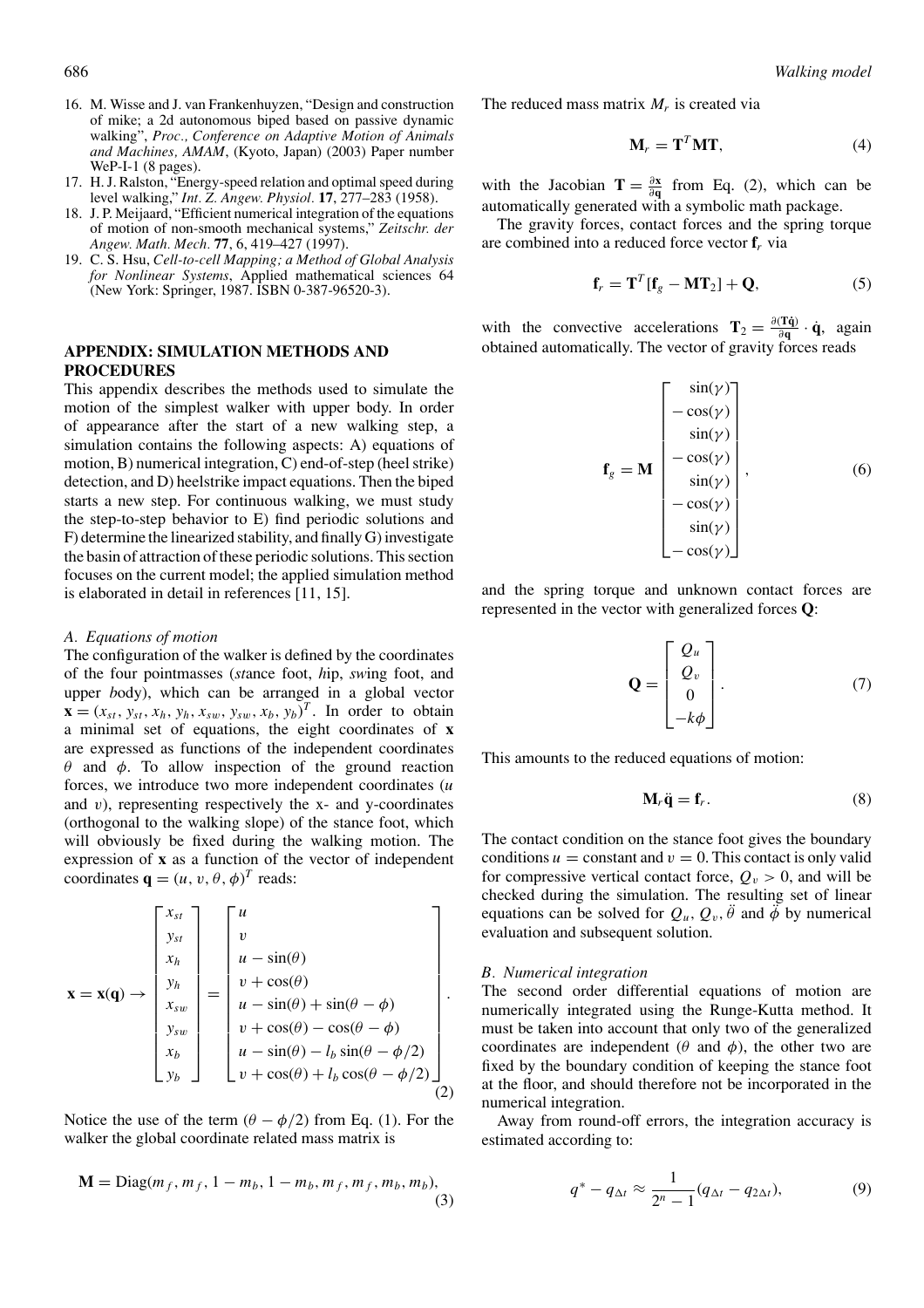where  $q^*$  is the real state after one walking step,  $q_{\Delta t}$  is the numerically calculated state,  $q_{2\Delta t}$  is the same calculation with twice the integration step size, and  $n = 4$  is the order of the integration scheme. Simulation results show that for an integration step size of  $\Delta t = 0.05$  the absolute error in the state variables  $\{\theta, \phi, \dot{\theta}, \dot{\phi}\}$  after one walking step is smaller than  $1 \cdot 10^{-7}$ .

#### *C. End-of-step detection*

The end of a walking step is defined as the instant that the swing foot makes contact with the floor. This is detected during the simulation by monitoring the swing foot clearance (*g*)

$$
g = v + \cos(\theta) - \cos(\theta - \phi), \tag{10}
$$

which is the sixth element of **x** in Eq. 2.

However, our model has two straight legs of equal length, and no leg retraction mechanisms. In fact, the model is too simple for the real world. When the swing leg passes the stance leg, the swing foot would inevitably 'scuff' the floor. We have to ignore this instance of foot contact, and continue simulation as if the floor were not there, until the 'real' heel strike occurs. This is detected if all of the following statements are true:

- a) *g* has crossed zero,
- b) *g*˙ is negative,
- c) the stance leg has passed the vertical position, and
- d) the absolute angles of the swing and stance leg have opposite signs.

Now that we know that heel strike must have occurred between the last and the previous integration step (between  $t_n$ ) and  $t_{n-1}$ ), we must pinpoint the exact instant of contact. This is solved by fitting a third order polynomial through the foot clearance function *g*, for which we need its derivative which can be automatically generated from the state variables. The polynomial is zero at the time of contact  $t_c$ , which we express as the fraction

$$
\xi = \frac{t_c - t_{n-1}}{t_n - t_{n-1}}.\tag{11}
$$

A fast and accurate approach to calculate  $q(t_c)$ , as proposed by Meijaard,<sup>18</sup> is interpolating **q** between  $t_{n-1}$  and  $t_n$  with a third-order interpolation polynomial, since we know both **q** and **q**˙ at these instants:

$$
\mathbf{q}(t_c) = \begin{bmatrix} (1 - 3\xi^2 + 2\xi^3) \\ (\xi - 2\xi^2 + \xi^3)\delta t \\ (3\xi^2 - 2\xi^3) \\ (-\xi^2 + \xi^3)\delta t \end{bmatrix}^T \begin{bmatrix} \mathbf{q}(t_{n-1}) \\ \dot{\mathbf{q}}(t_{n-1}) \\ \mathbf{q}(t_n) \\ \dot{\mathbf{q}}(t_n) \end{bmatrix} . \tag{12}
$$

The results of this method have the same accuracy as the numerical integration procedure in Section B. The interpolation method is efficient because we avoid solving the equations of motion all together.

#### *D. Impact equations*

We assume that the heel strike behaves as a fully inelastic impact (no slip, no bounce). Also, double stance is assumed to occur instantaneously, which is in accordance with observations on existing passive dynamic walking prototypes. As soon as the swing foot hits the floor the stance foot lifts up, not interacting with the ground during impact. The resulting vertical velocity of the lifting foot should then be pointed upwards, which is checked during the simulation. If it points downwards, the assumption was an incorrect and there actually was an interaction between the former stance foot and the floor. Without calculation one can see that in that case the walker comes to a complete stop.

The instantaneous velocity changes during impact can be calculated using the original reduced Equations of motion (8). As described in, reference [11] the impact equations read

$$
\begin{bmatrix} \mathbf{M}_r & \mathbf{D}^T \\ \mathbf{D} & \mathbf{0} \end{bmatrix} \begin{bmatrix} \dot{\mathbf{q}}^+ \\ \rho \end{bmatrix} = \begin{bmatrix} \mathbf{M}_r \dot{\mathbf{q}}^- \\ -e \mathbf{D} \dot{\mathbf{q}}^- \end{bmatrix},
$$
(13)

with Newtons coefficient of restitution  $e = 0$  and the swing foot contact impulses *ρ*. **D** represents the partial derivatives of the impact constraints with respect to **q**. Since there is no interaction between the old stance foot and the floor during impact, the easiest way to derive the impact equations is by first swapping stance and swing leg coordinates. This must be done anyway before simulating the next step, and by doing this swap immediately before heel strike, the impact constraints become simply  $u = constant$  and  $v = 0$ , resulting in

$$
\mathbf{D} = \begin{bmatrix} 1 & 0 & 0 & 0 \\ 0 & 1 & 0 & 0 \end{bmatrix}.
$$
 (14)

The impact affects only **q**˙ and leaves **q** constant. With the new velocities and the swapped stance and swing leg, the walker is ready for the next walking step.

### *E. Limit cycle analysis*

With the above procedure (numerically integrating equations of motion, impact-detection and calculation and stanceswing leg swapping) the initial conditions  $\mathbf{v} = (\dot{\mathbf{q}}, \mathbf{q})$  can be mapped from one step onto the next by a step-to-step function **S**5:

$$
\mathbf{v}_{n+1} = \mathbf{S}(\mathbf{v}_n). \tag{15}
$$

A walking cycle is specified by the requirement that the vector of initial conditions  $\mathbf{v}_n$  results in identical initial conditions for the subsequent step:

$$
\mathbf{v}_{n+1} = \mathbf{v}_n. \tag{16}
$$

A vector with initial conditions satisfying this requirement is a cyclic solution **v***c*, which maps onto itself:

$$
\mathbf{S}(\mathbf{v}_c) = \mathbf{v}_c. \tag{17}
$$

A cyclic solution can be found by a linearization of the stepto-step function

$$
\mathbf{S}(\mathbf{v} + \Delta \mathbf{v}) \approx \mathbf{S}(\mathbf{v}) + \mathbf{J} \Delta \mathbf{v}, \quad \text{with} \quad \mathbf{J} = \partial \mathbf{S} / \partial \mathbf{v}, \quad (18)
$$